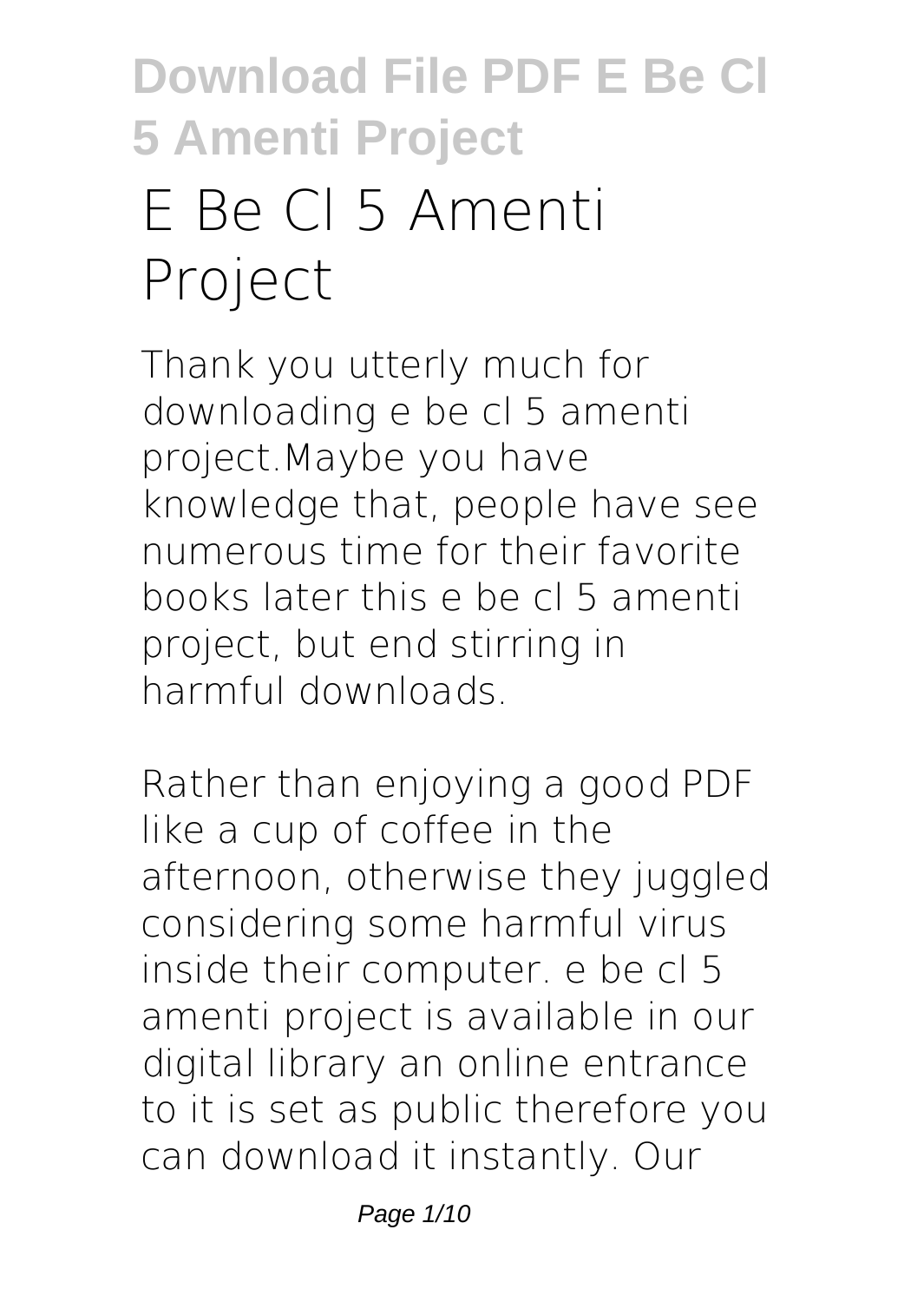digital library saves in complex countries, allowing you to acquire the most less latency period to download any of our books in imitation of this one. Merely said, the e be cl 5 amenti project is universally compatible like any devices to read.

**E Be Cl 5 Amenti** The joint liquidators (JLs) in charge of CL Financial (CLF)—High Dickson and David Holukoff of the international accounting firm Grant Thornton—say the sale of CL Marine (CLM) to the ...

**Transfer of CL Marine was win, win** Folk Art Frenzy 'That's a Female Caressing a Cub' By Robert Dunlap. Acrylic on Wood (Kim's Page 2/10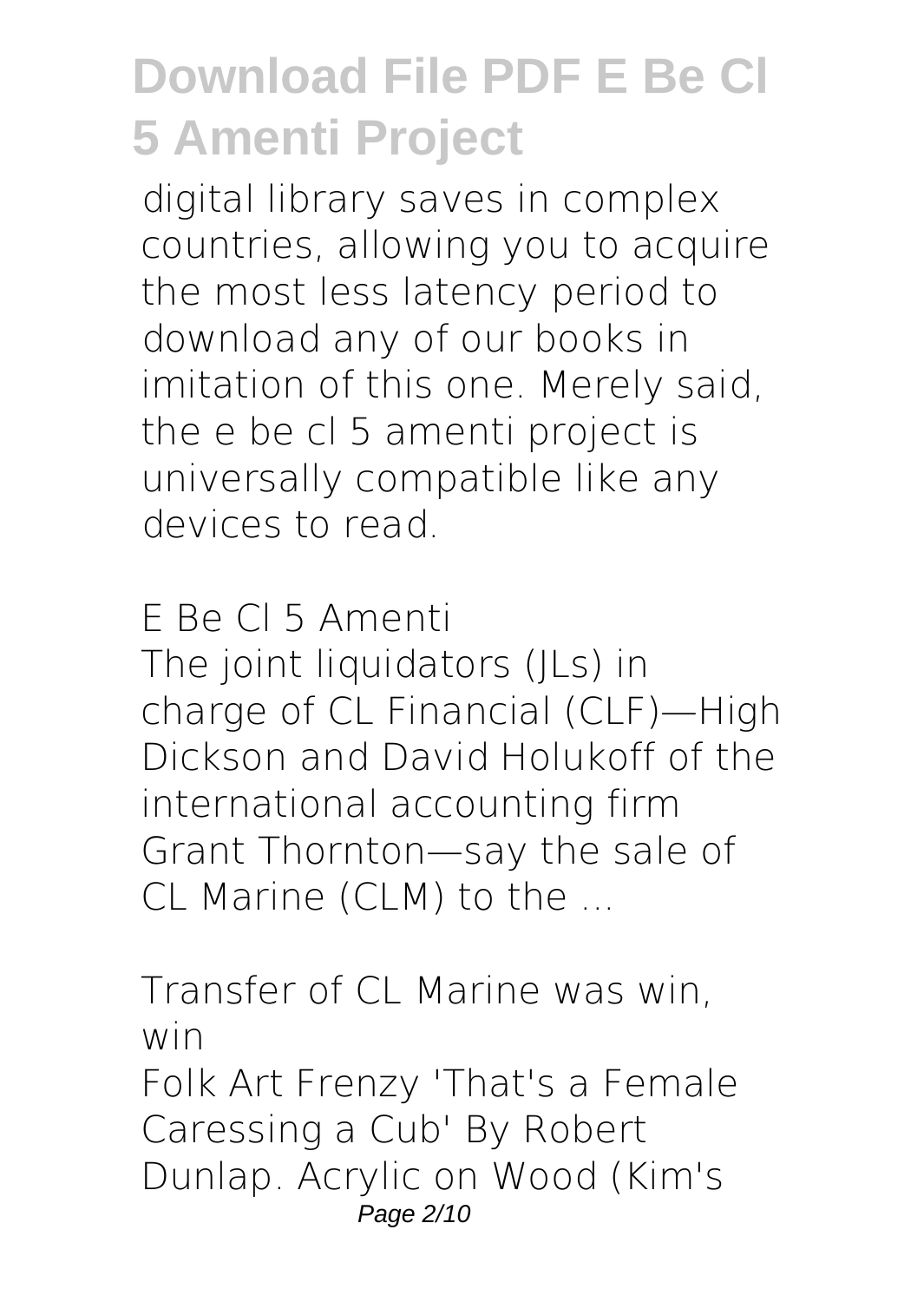Choice) c/o Creative Clay. Creative Clay's third virtual auction launched on July 5 an ...

**St. Pete's Creative Clay is auctioning off folk art for as low as \$5**

Colgate-Palmolive Company (NYSE:CL) price closed higher on Monday, July 12, jumping 0.61% above its previous close. >> 7 Top Picks for the Post-Pandemic Economy > 7 Top Picks for the Post-Pandemic Eco ...

**Analysts Recommend Holding Your Position In Colgate-Palmolive Company (NYSE: CL)** SINCE their appointment four years ago, the joint liquidators (JLs) in charge of CL Financial (CLF), international accounting Page 3/10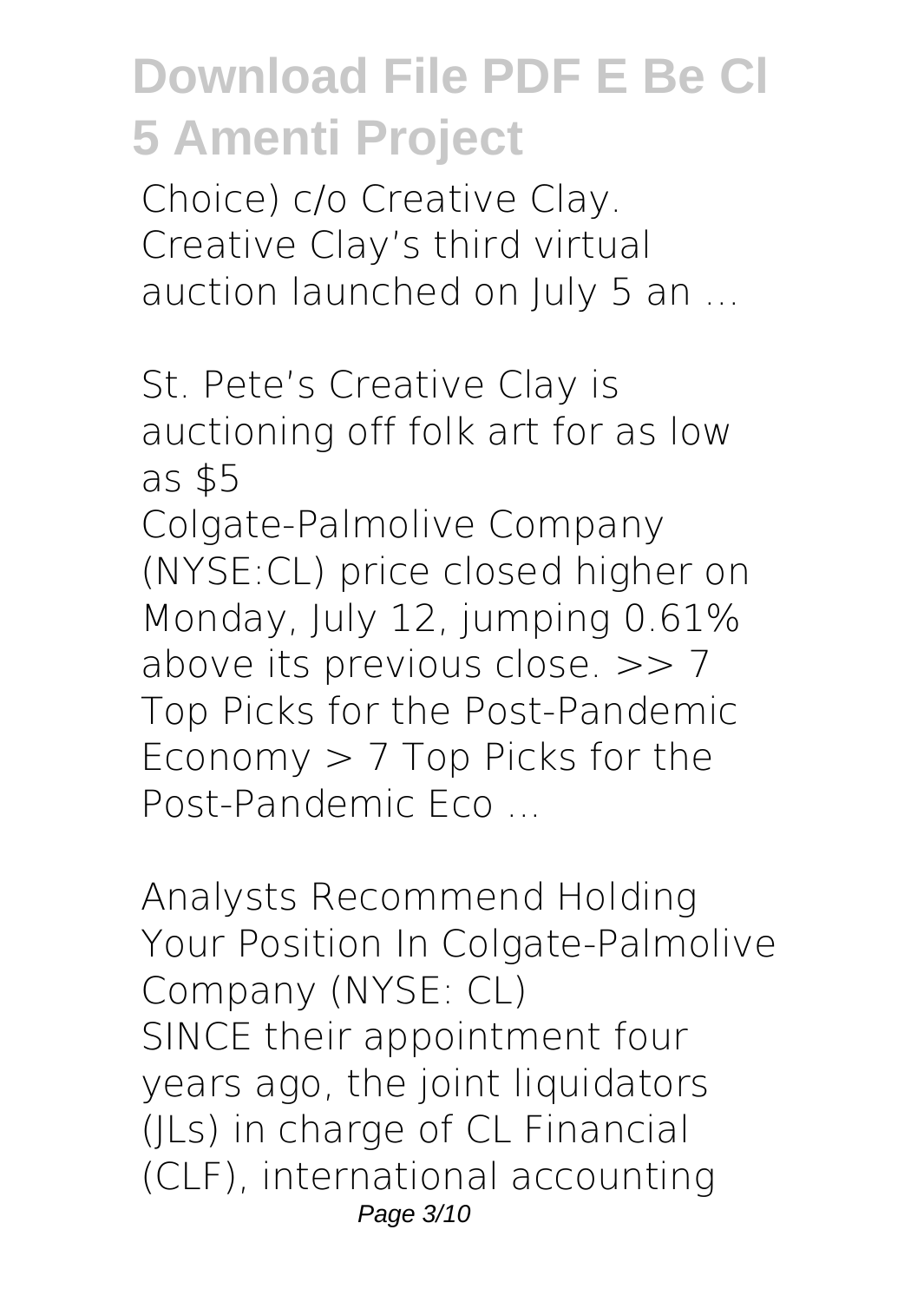firm Grant Thornton's Hugh Dickson and David Holukoff have submitted cla ...

**Liquidators draw US\$9m from CL Financial** Here's how to open the console in CS:GO. cl\_crosshairalpha 255; cl\_crosshaircolor 5; cl\_crosshairdot 1; cl\_crosshairgap -2; cl\_crosshairsize 1; cl\_crosshairstyle 5; cl\_crosshairusealpha 1 ...

**S1mple's settings, crosshair, and viewmodel for CS:GO** Moreover, both top and bottom lines improved year over year. The Zacks Rank #3 (Hold) stock has gained 13.8% in a year's time, outperforming the industry's growth of 0.3%. That Page 4/10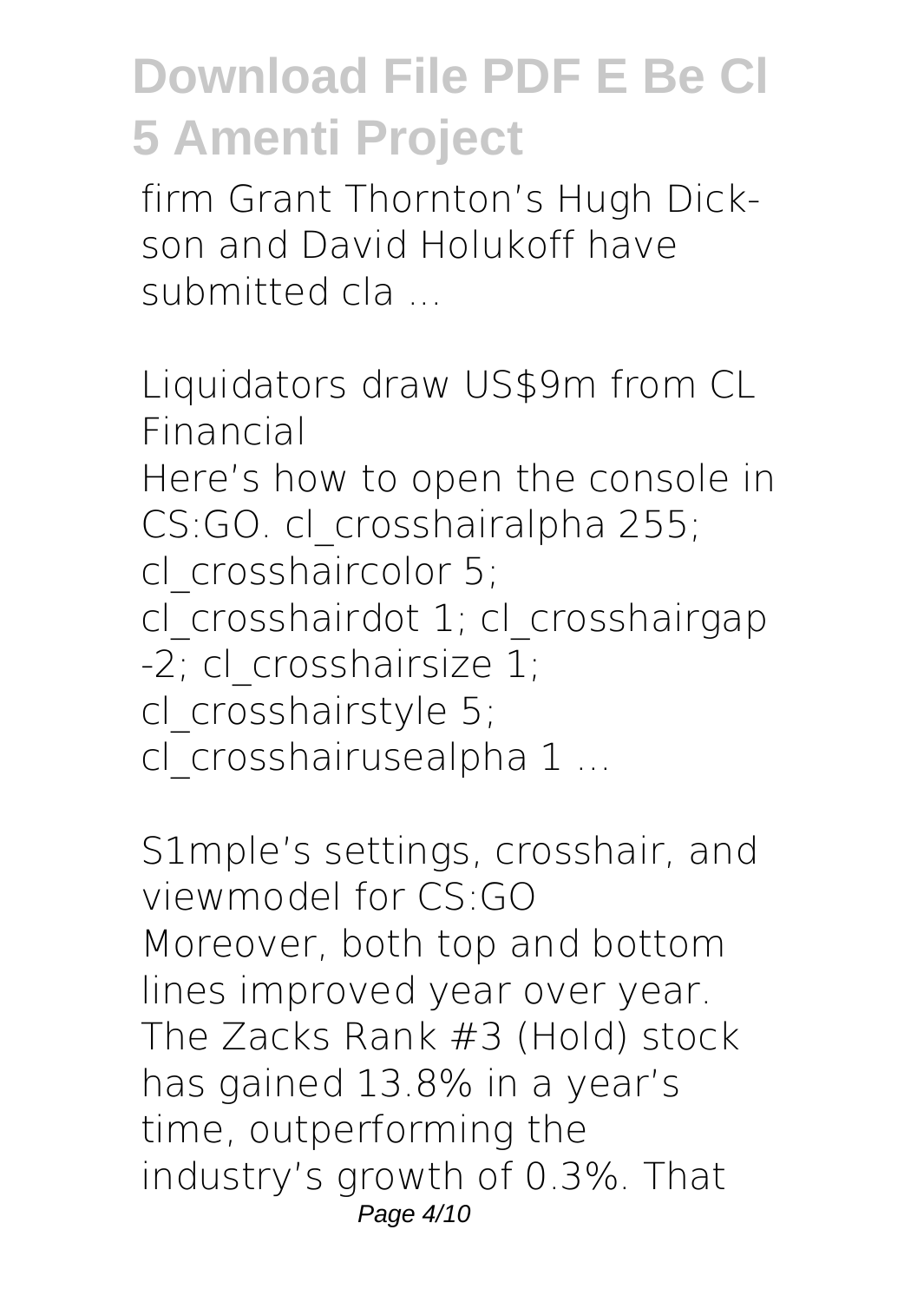said, let's delve

**Colgate (CL) Up More Than 13% in a Year on Strategic Growth Plans**

The CL Front Porch Book Club is hosting a GIVEAWAY ... Prizes & Approximate Retail Value: Five (5) Winner(s) will receive one (1) signed copy of 'Raft of Stars' by Andrew J. Graff (ARV: \$27). Total ...

**Win a Signed Copy of Our July Book Club Pick, 'Raft of Stars' by Andrew J. Graff** In this article we discuss the 5 best stocks for animal lovers. If you want to read our methodology and a more extensive list of pets stocks, please ...

Page 5/10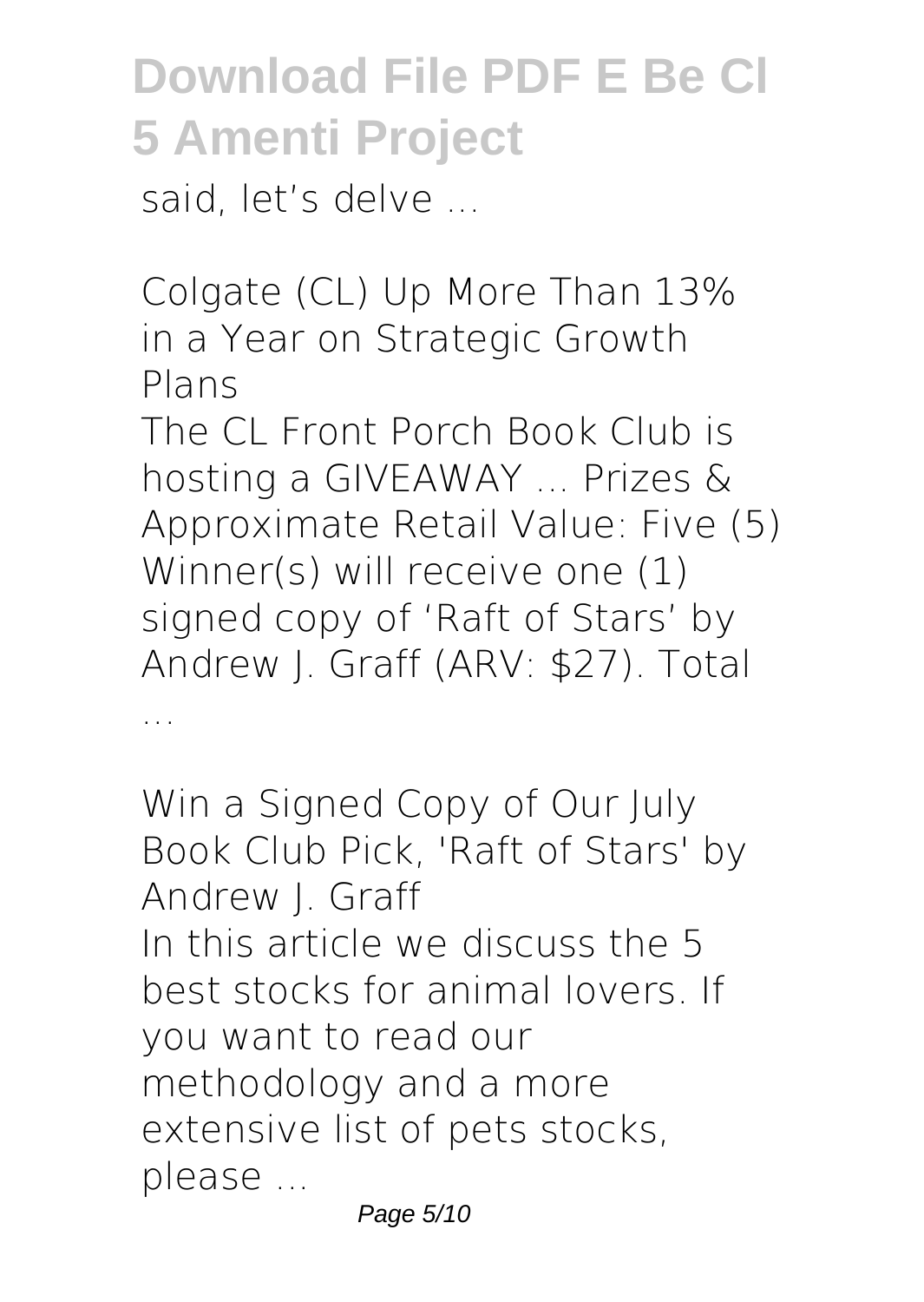**5 Best Stocks for Animal Lovers Picked From Proshares.PAWZ ETF** English Assessment on Ukraine about Education, Food and Nutrition, Epidemic and more; published on 09 Jul 2021 by REACH ...

**Multi-sectoral needs assessment - Round 5: Non-government controlled areas in eastern Ukraine - Quarter 4, 2020** WESTPORT – T McHale Jnr (15) 44. Gross: H Gillivan 35. Cl 1: M Kearns (5) 38, N Chambers (7) 37. Cl 2: E Walsh (11) 40, M Gallagher (17) 39. Cl 3: P Moran (21) 39, M Hughes (28) 38. Wed ...

**Notice Board** Franklinville/Ellicottville's Mandy Page 6/10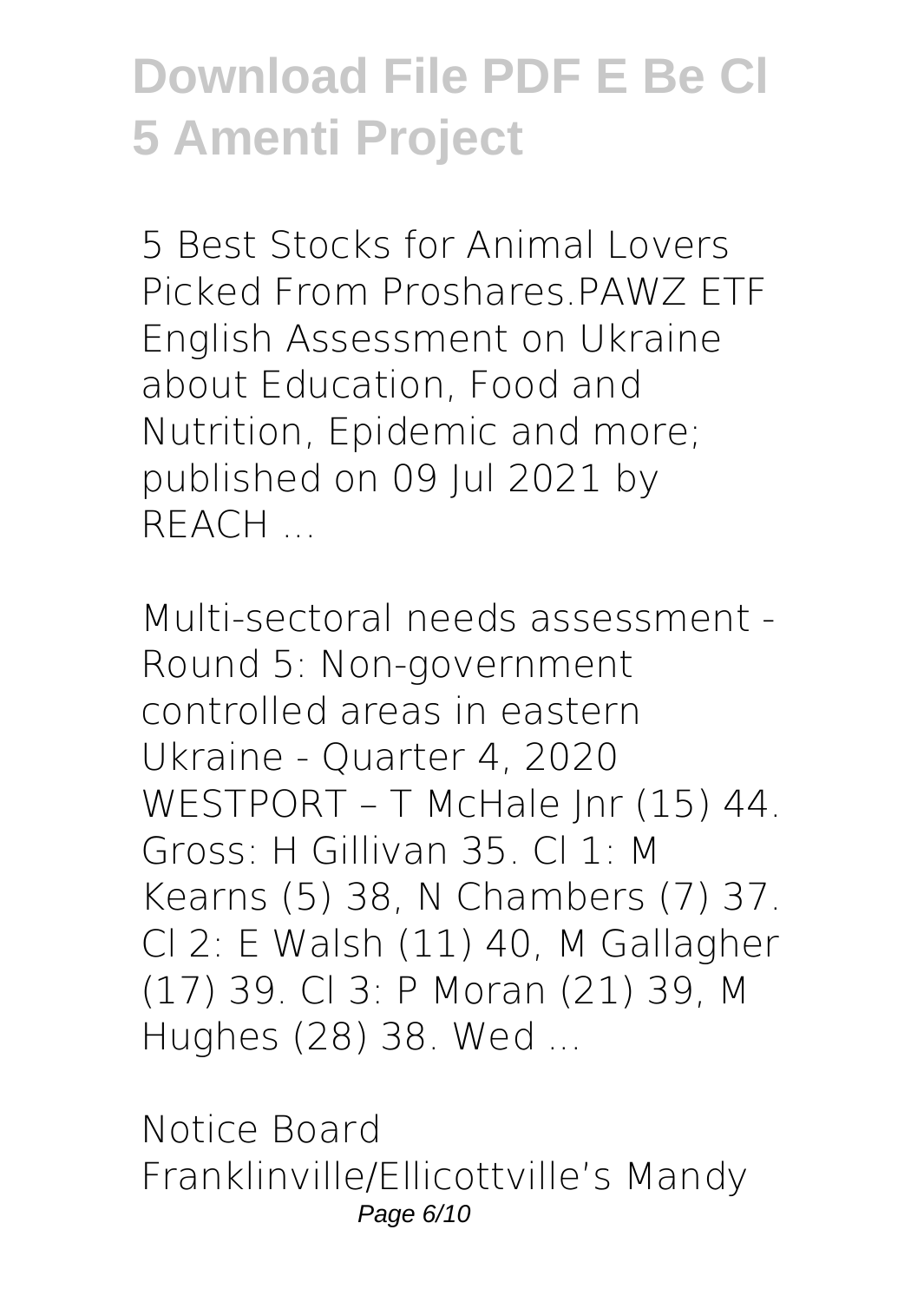Hurlburt, center, and Hayly Fredrickson, right, lead Holland's Ava Linder over the final hurdle in the 100-meter hurdles ...

**Titans On Top** 1st—\$7,200, cl, 3YO up, 1mi, clear. 4 (4) Go for Sherrie (R.Hernandez) 5.20 3.20 No Tix 1 (1) Justenufftuff (J.Diego) 3.20 No Tix Off 7:31. Time 1:38.56. Fast.  $Also$ 

**061321-spt-fanduel** Disclaimer | Accessibility Statement | Commerce Policy | Made In NYC | Stock quotes by finanzen.net SANTIAGO, Chile, July 5, 2021 /PRNewswire/ -- Chile is the world's leading copper producer and it ...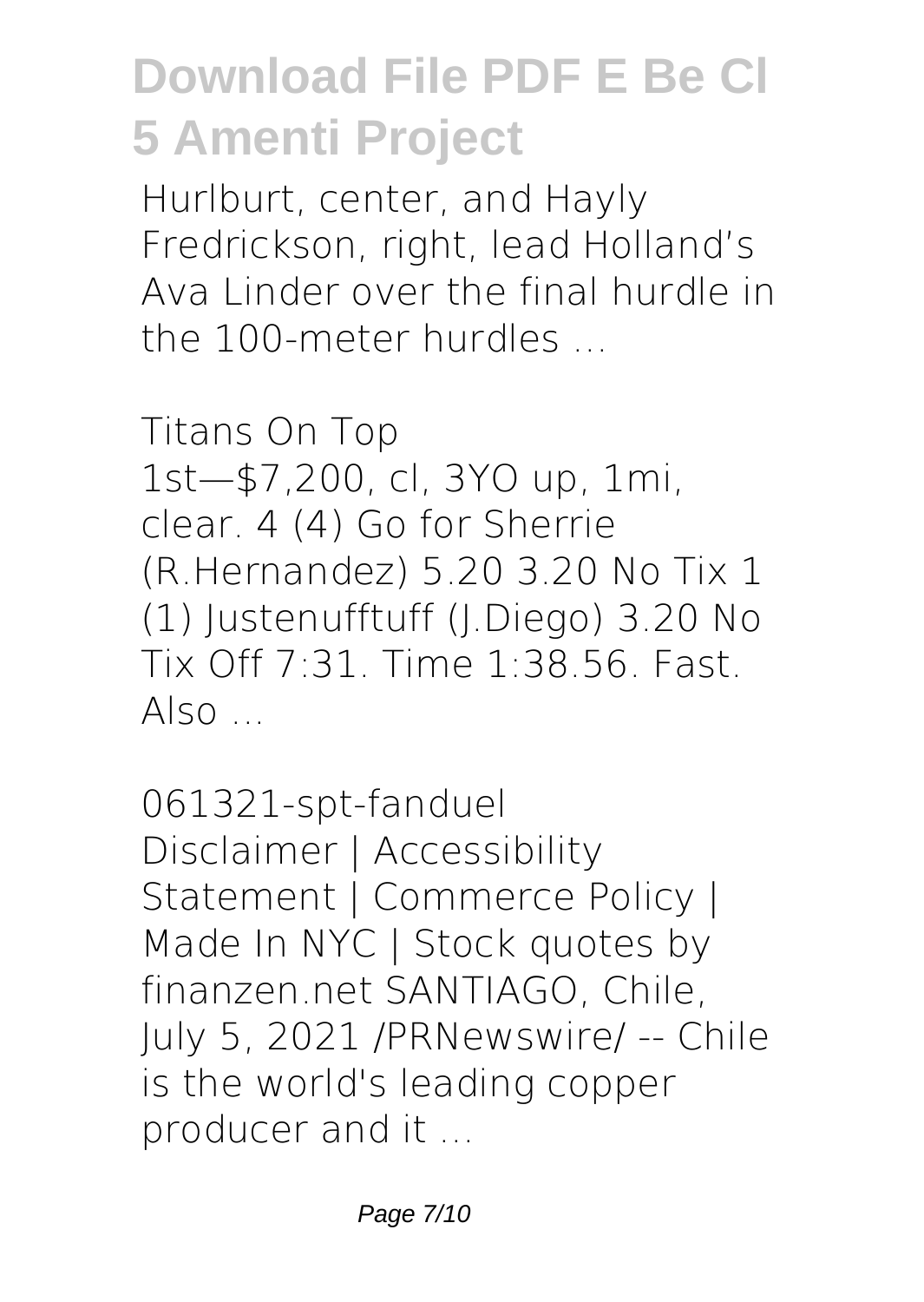**InvestChile Has Published an E-Book Showcasing Investment Opportunities in Chile's Mining Industry**

Get your morning news in your email inbox. Get all the top news and sports from the baltimoresun.com. You are now following this newsletter. See all newsletters. During the 1970s and 1980s ...

**Dr. Richard A. Sindler, former chief of radiology at St. Agnes Hospital and antiques dealer, dies** Maple Grove's Ava Crist leads the field during the girls 800 meters at the CCAA Division 3 track & field championships Saturday in Randolph. P-J photo by Tim Frank FALCONER — Jaden Kinnear was a

...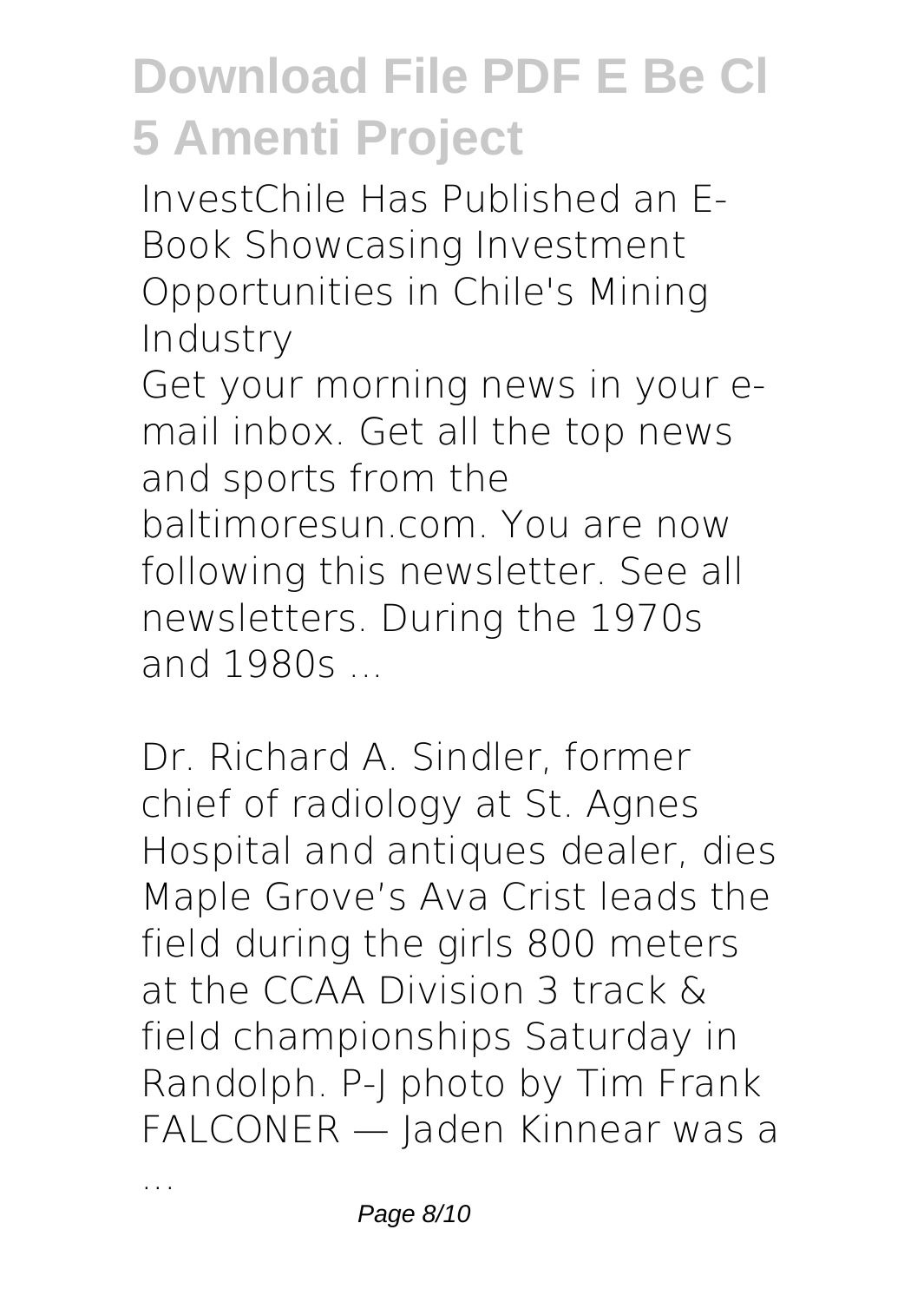**Kinnear, Trojans Claim D1 Boys Title**

Aircraft have been busy as well, making water drops on Saturday with a fixed wing CL-415 water scooper aircraft used to make water drops on the southern part of the fire. No part of the burn has ...

**Robertson Draw Fire slows after nearing 30,000 acres** was up 7.5% in pre-market trading, and AMC Entertainment Hldgs (AMC) was up 7.2%. UWM Holdings (UWMC), GameStop Cl A (GME), and Global-E Online (GLBE) were all posting gains of at least 4%.

**Barron's**